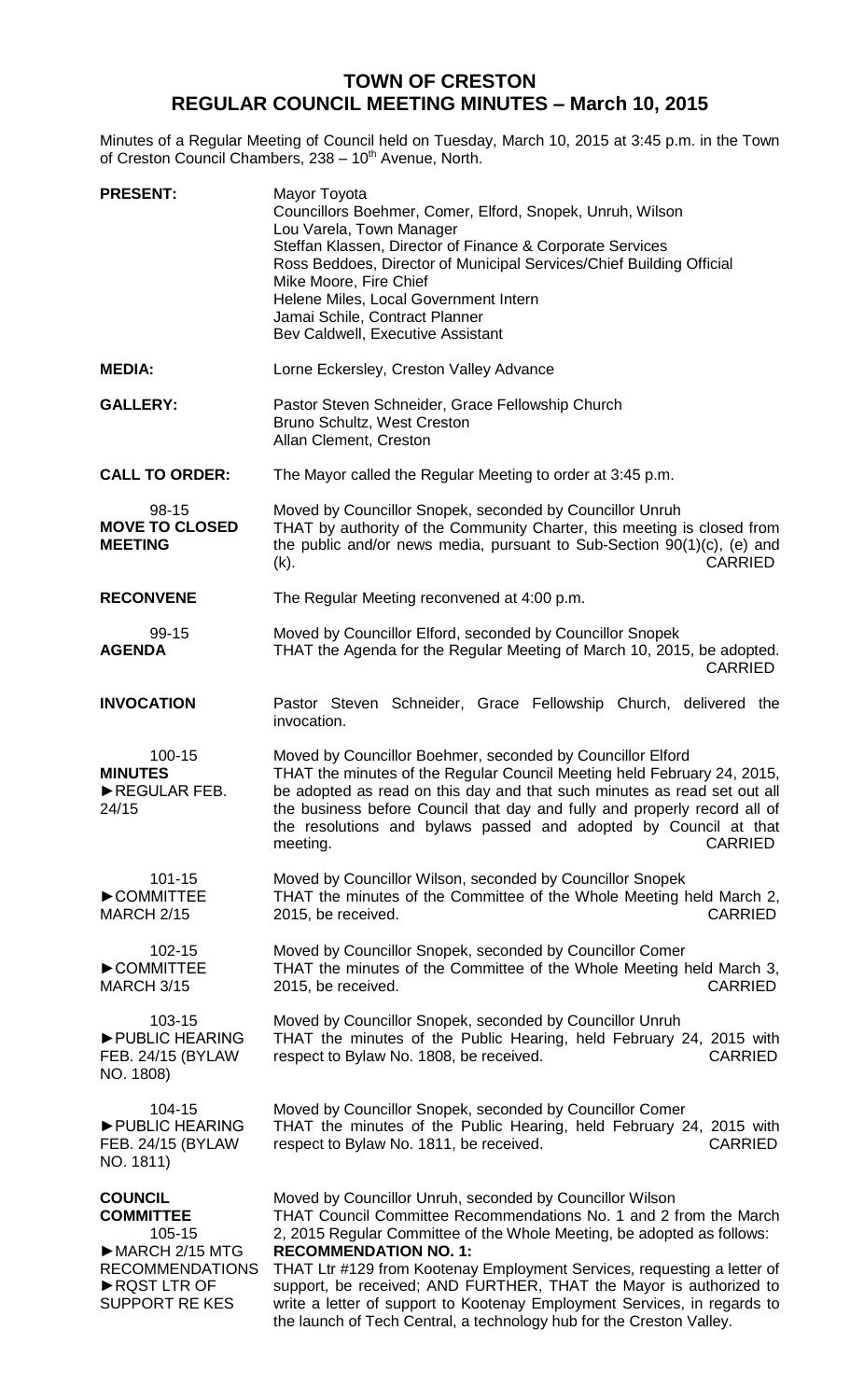| FIRE HALL REVIEW<br>& BUDGET DISC.                                                                               | <b>RECOMMENDATION NO. 2:</b><br>THAT the verbal report by the Fire Chief with respect to a fire hall building<br>review and respective budget considerations, be received.<br><b>CARRIED</b>                                                                                                                                                                                                                                                                                                                                                                                                                    |
|------------------------------------------------------------------------------------------------------------------|-----------------------------------------------------------------------------------------------------------------------------------------------------------------------------------------------------------------------------------------------------------------------------------------------------------------------------------------------------------------------------------------------------------------------------------------------------------------------------------------------------------------------------------------------------------------------------------------------------------------|
| 106-15<br>MARCH 3/15 MTG<br><b>RECOMMENDATIONS</b><br>$\blacktriangleright$ 2015 BUDGET/<br><b>PROJECT LISTS</b> | Moved by Councillor Snopek, seconded by Councillor Elford<br>THAT Council Committee Recommendations No. 1, 2 and 3 from the<br>March 3, 2015 Regular Committee of the Whole Meeting, be adopted as<br>follows:<br><b>RECOMMENDATION NO. 1:</b><br>THAT the verbal report by the Director of Finance and Corporate Services,<br>regarding the 2015 budget preparation and final review of project lists, be<br>received.                                                                                                                                                                                         |
| RQST GRANT RE<br><b>BC ABORIGINAL</b><br><b>SOCIETY</b>                                                          | <b>RECOMMENDATION NO. 2:</b><br>THAT Ltr #103 from the B.C. Aboriginal Network on Disability Society,<br>requesting a donation, be received; AND FURTHER, THAT Council<br>approves a discretionary grant in the amount of \$200 to the B. C.<br>Aboriginal Network on Disability Society, towards its 'BC Without Barriers'<br>Campaign.                                                                                                                                                                                                                                                                        |
| COFFEE TALK<br><b>PROGRAM</b>                                                                                    | <b>RECOMMENDATION NO. 3:</b><br>THAT expansion of the 'Coffee Talk' program currently being carried out<br>by the Mayor, Creston RCMP Detachment Staff Sergeant and Town staff,<br>be referred to the Committee of the Whole for further discussion and<br><b>CARRIED</b><br>recommendation.                                                                                                                                                                                                                                                                                                                    |
| 107-15<br><b>BOUNDARY</b><br><b>REDEFINITION</b>                                                                 | Moved by Councillor Comer, seconded by Councillor Elford<br>THAT Ltr #152 from the Town Planner, regarding a Town of Creston<br>boundary redefinition, be received; AND FURTHER, THAT the Town of<br>Creston proceed with a proposed boundary redefinition for Erickson Street<br>(West and East) and Ash Road (North), by:<br>a) excluding 1.9 km section of Erickson Street, from the centerline of<br>Erickson Street, to the northern boundary of the Right-of-Way; and<br>b) including all of Ash Road to the junction of McMurtrie Road, including<br>the two cul-de-sacs near the south-end of Ash Road. |
|                                                                                                                  | <b>CARRIED</b>                                                                                                                                                                                                                                                                                                                                                                                                                                                                                                                                                                                                  |
| 108-15<br>CBT-CIP 2015<br><b>PROCESS &amp;</b><br><b>SCHEDULE</b>                                                | Moved by Councillor Wilson, seconded by Councillor Comer<br>THAT Ltr #151 from the Executive Assistant, regarding the process and<br>schedule for the Town of Creston with respect to the 2015 Columbia Basin<br>Trust - Community Initiatives Program funding, be received.<br><b>CARRIED</b>                                                                                                                                                                                                                                                                                                                  |
| 109-15<br>RQST GRANT RE<br><b>MINOR HOCKEY</b><br><b>MIDGET TEAM</b>                                             | Moved by Councillor Elford, seconded by Councillor Wilson<br>THAT Ltr #144 from the Creston Valley Minor Hockey Midget Team,<br>requesting a discretionary grant, be received; AND FURTHER, THAT<br>Council approves a \$500 discretionary grant to the Creston Valley Minor<br>Hockey Midget Team, to assist with expenses relating to the team's<br>attendance at the Tier 4 Provincial Championships in Clearwater, BC.<br><b>CARRIED</b>                                                                                                                                                                    |
| 110-15<br>RQST GRANT RE<br><b>BC SR'S GAMES</b>                                                                  | Moved by Councillor Elford, seconded by Councillor Unruh<br>THAT Ltr #145 from the BC Seniors Games, East Kootenay Zone,<br>requesting a discretionary grant to assist with expenses relating to Zone<br>participants competing in the 2015 BC 55+ Games in North Vancouver,<br>BC, be received.<br><b>CARRIED</b>                                                                                                                                                                                                                                                                                              |
| 111-15<br>RQST GRANT RE<br><b>EK VOLLEYBALL</b><br><b>CLUB</b>                                                   | Moved by Councillor Snopek, seconded by Councillor Wilson<br>THAT Ltr #117 from the East Kootenay Volleyball Club - Creston U17<br>Girls, requesting a discretionary grant, be received; AND FURTHER,<br>THAT Council approves a discretionary grant in the amount of \$500 to the<br>East Kootenay Volleyball Club - Creston U17 Girls, to assist with<br>expenses relating to participation in the Provincial and National Volleyball<br><b>CARRIED</b><br>Tournaments to be held in Calgary, AB in 2015.                                                                                                     |
| 112-15<br>$\blacktriangleright$ UBCM<br><b>MEMBERSHIP</b><br><b>RENEWAL</b>                                      | Moved by Councillor Wilson, seconded by Councillor Boehmer<br>THAT Ltr #122 from the Union of BC Municipalities, regarding membership<br>renewal, be received; AND FURTHER, THAT Council approves the<br>renewal of the Town of Creston's membership with the Union of BC<br>Municipalities, for the year 2015, in the amount of \$3,515.95.<br><b>CARRIED</b>                                                                                                                                                                                                                                                  |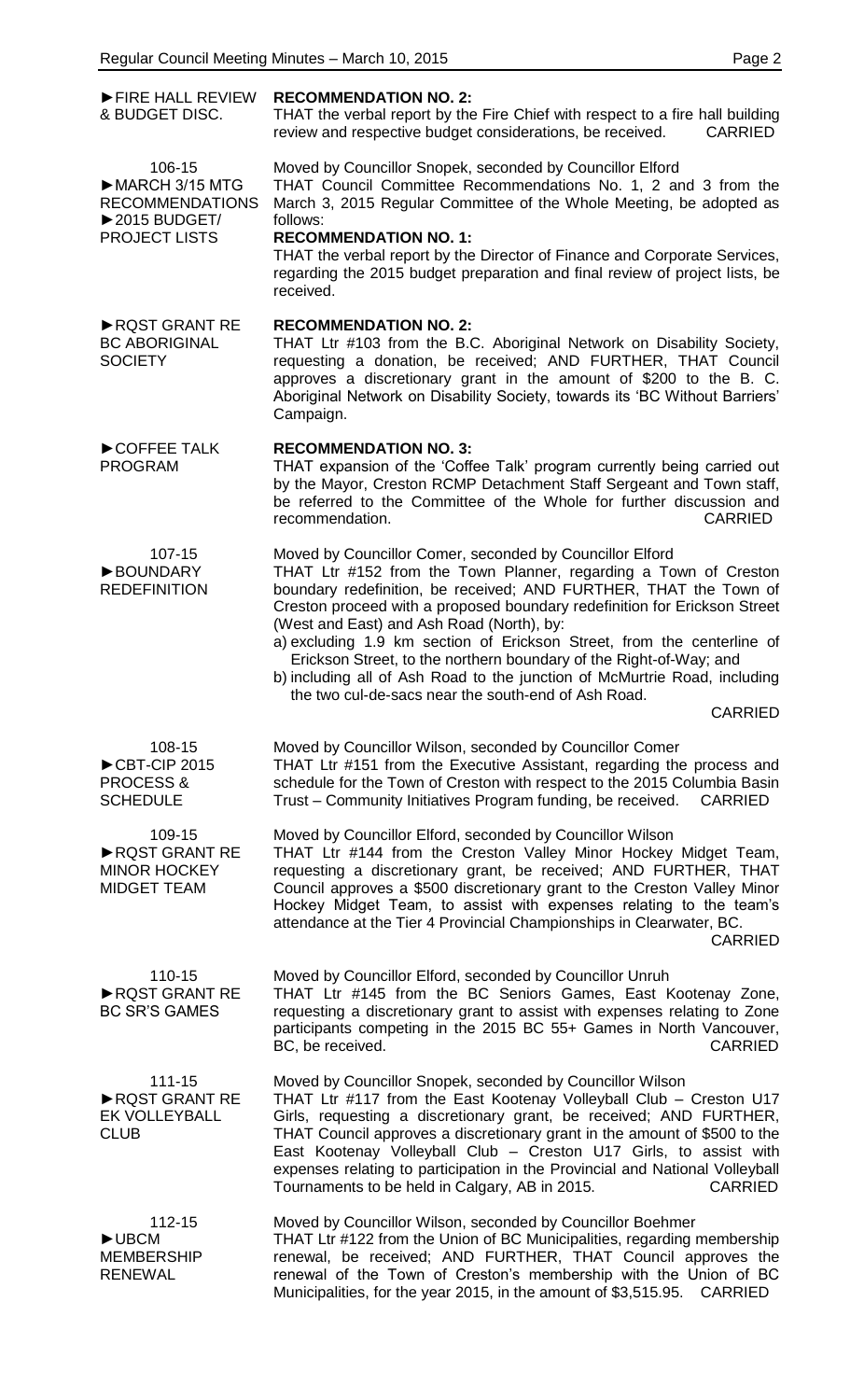| 113-15<br>CITY OF PORT<br><b>MOODY RQST</b>                                | Moved by Councillor Elford, seconded by Councillor Boehmer<br>THAT Ltr #116 from the City of Port Moody, requesting support of its<br>resolution (declaration) of the Right to a Healthy Environment, be received<br>as Council members will vote on this resolution if it is brought forward at<br>the 2015 Association of Kootenay & Boundary Local Government's annual<br>meeting in April.<br><b>CARRIED</b>                                                                                                                                              |
|----------------------------------------------------------------------------|---------------------------------------------------------------------------------------------------------------------------------------------------------------------------------------------------------------------------------------------------------------------------------------------------------------------------------------------------------------------------------------------------------------------------------------------------------------------------------------------------------------------------------------------------------------|
| 114-15<br>RQST STREET<br><b>CLOSURE (JUST TRI</b><br><b>IT TRIATHLON)</b>  | Moved by Councillor Unruh, seconded by Councillor Boehmer<br>THAT Ltr #139 from the Creston & District Community Complex,<br>requesting a street closure, be received; AND FURTHER, THAT Council<br>approves the request from the Creston & District Community Complex to<br>close Hillside Street from 16 <sup>th</sup> Avenue to 20 <sup>th</sup> Avenue on June 6, 2015,<br>from 8:00 a.m. to 12:00 Noon, to accommodate the 4 <sup>th</sup> Annual Just 'Tri' It!<br>Triathlon event.<br><b>CARRIED</b>                                                   |
| <b>BYLAWS</b><br>115-15<br>BYLAW 1812<br>(ADOPTION)                        | Moved by Councillor Snopek, seconded by Councillor Comer<br>THAT Building Amendment Bylaw No. 1812, 2015, be adopted.<br><b>CARRIED</b>                                                                                                                                                                                                                                                                                                                                                                                                                       |
| 116-15<br>STRATEGIC<br>PRIORITIES CHART                                    | Moved by Councillor Elford, seconded by Councillor Comer<br>THAT the Strategic Priorities Chart, as presented, be received.<br><b>CARRIED</b>                                                                                                                                                                                                                                                                                                                                                                                                                 |
| 117-15<br>FOLLOW UP<br><b>ACTION LIST</b>                                  | Moved by Councillor Boehmer, seconded by Councillor Comer<br>THAT the Regular Council Meeting Follow-Up Action List, as of February<br>24, 2015, be received.<br><b>CARRIED</b>                                                                                                                                                                                                                                                                                                                                                                               |
| 118-15<br>COMMITTEE OF<br>THE WHOLE<br><b>AGENDA</b>                       | Moved by Councillor Wilson, seconded by Councillor Elford<br>THAT the Regular Committee of the Whole Meeting agenda, as presented,<br>be received.<br><b>CARRIED</b>                                                                                                                                                                                                                                                                                                                                                                                          |
| <b>NEW BUSINESS</b><br>119-15<br>COUNCIL MEMBER<br><b>BENEFIT COVERAGE</b> | Moved by Councillor Comer, seconded by Councillor Boehmer<br>THAT Ltr #165 from the Director of Finance and Corporate Services, and<br>Ltr #161 from the Union of BC Municipalities, both with respect to<br>extended health and dental benefit coverage for Council members, be<br>received; AND FURTHER, THAT the staff seek further information from<br>the Town's benefit coverage broker as to options and costs for a minimum<br>of two members of Council to be eligible for a benefit plan package during<br>their term on Council.<br><b>CARRIED</b> |
| 120-15<br>COUNCIL<br><b>REMUNERATION</b>                                   | Moved by Councillor Wilson, seconded by Councillor Unruh<br>THAT the Town of Creston Council Remuneration Policy be referred to<br>Committee of the Whole for further discussion and recommendation.<br><b>CARRIED</b>                                                                                                                                                                                                                                                                                                                                        |
| 121-15<br>$\blacktriangleright$ WEBSITE                                    | Moved by Councillor Wilson, seconded by Councillor Elford<br>THAT the verbal report by the Local Government Intern, providing an<br>overview of the new Town of Creston website that is scheduled to be<br>launched in March of 2105, be received.<br><b>CARRIED</b>                                                                                                                                                                                                                                                                                          |
| 122-15<br>AWARD OCP<br><b>REVIEW CONTRACT</b>                              | Moved by Councillor Boehmer, seconded by Councillor Wilson<br>THAT Ltr #167 from the Town Planner, regarding the Official Community<br>Plan Review contract, be received; AND FURTHER, THAT Council awards<br>the contract for the Official Community Plan Review to Stantec Consulting<br><b>CARRIED</b><br>Ltd., in the amount of \$119,946.00.                                                                                                                                                                                                             |
| <b>REPORTS OF REPS.</b><br>CLR COMER                                       | Councillor Comer reported on her attendance at a C.V. Trails Committee<br>meeting with the Ministry of Forests, Lands & Natural Resources and a<br>Creston Valley Spirit Committee meeting.                                                                                                                                                                                                                                                                                                                                                                   |
| CLR ELFORD                                                                 | Councillor Elford reported on his attendance at a Lower Kootenay Band<br>Networking meeting.                                                                                                                                                                                                                                                                                                                                                                                                                                                                  |
| CLR SNOPEK                                                                 | Councillor Snopek reported on his attendance at a Creston Valley Blossom<br>Festival Association meeting.                                                                                                                                                                                                                                                                                                                                                                                                                                                     |
| CLR UNRUH                                                                  | Councillor Unruh reported on her attendance at a Library Board meeting,<br>an East Kootenay Regional Hospital District meeting and the Finance                                                                                                                                                                                                                                                                                                                                                                                                                |